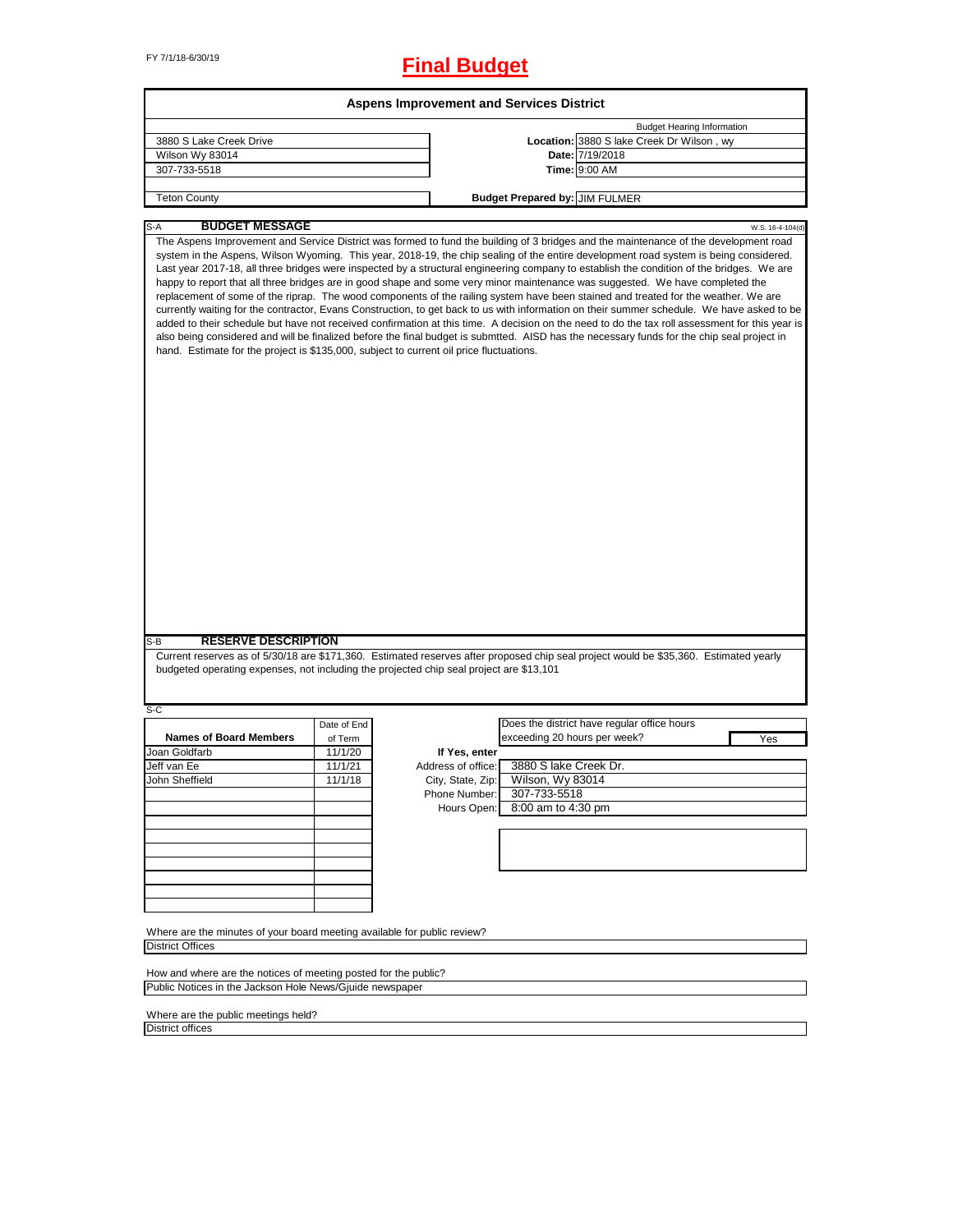# **FINAL BUDGET SUMMARY**

|       | <b>OVERVIEW</b>                                             |           | 2017-2018<br>Estimated | 2018-2019<br>Proposed | Final Approval |
|-------|-------------------------------------------------------------|-----------|------------------------|-----------------------|----------------|
|       |                                                             |           |                        |                       |                |
| $S-1$ | <b>Total Budgeted Expenditures</b>                          | \$13,889  | \$15,039               | \$163,101             | \$163,101      |
| $S-2$ | <b>Total Principal to Pay on Debt</b>                       | \$0       | \$0                    | \$0                   | \$0            |
| $S-3$ | <b>Total Change to Restricted Funds</b>                     | \$0       | \$0                    | \$0                   | \$0            |
|       |                                                             |           |                        |                       |                |
| $S-4$ | <b>Total General Fund and Forecasted Revenues Available</b> | \$237,530 | \$183,968              | \$239,267             | \$239,267      |
|       |                                                             |           |                        |                       |                |
| $S-5$ | Amount requested from County Commissioners                  | \$50,979  | \$1,627                | \$52,920              | \$52,920       |
|       |                                                             |           |                        |                       |                |
| $S-6$ | <b>Additional Funding Needed:</b>                           |           |                        | \$0                   | \$0            |

|                  | <b>REVENUE SUMMARY</b>                       |                 | 2017-2018       | 2018-2019     | Final Approval                           |
|------------------|----------------------------------------------|-----------------|-----------------|---------------|------------------------------------------|
|                  |                                              | Actual          | Estimated       | Proposed      |                                          |
|                  |                                              |                 |                 |               |                                          |
| $S-7$            | <b>Operating Revenues</b>                    | \$3,600         | \$0             | \$3,960       | \$3,960                                  |
| $S-8$            | Tax levy (From the County Treasurer)         | \$50,979        | \$1,627         | \$52,920      | \$52,920                                 |
| $S-9$            | <b>Government Support</b>                    | \$0             | \$0             | \$0           | \$0                                      |
| $S-10$           | <b>Grants</b>                                | \$0             | \$0             | \$0           | \$0                                      |
| $S-11$           | Other County Support (Not from Co. Treas.)   | \$0             | \$0             | \$0           | $\sqrt{6}$                               |
| $S-12$           | <b>Miscellaneous</b>                         | \$864           | \$255           | \$300         | \$300                                    |
| $S-13$           | <b>Other Forecasted Revenue</b>              | \$0             | \$0             | \$0           | \$0                                      |
|                  |                                              |                 |                 |               |                                          |
| $S-14$           | <b>Total Revenue</b>                         | \$55,443        | \$1,881         | \$57,180      | \$57,180                                 |
|                  | FY 7/1/18-6/30/19                            |                 |                 |               | Aspens Improvement and Services District |
|                  |                                              | 2016-2017       | 2017-2018       | 2018-2019     |                                          |
|                  | <b>EXPENDITURE SUMMARY</b>                   | Actual          | Estimated       | Proposed      | Final Approval                           |
|                  |                                              |                 |                 |               |                                          |
| $S-15$           | <b>Capital Outlay</b>                        | \$0             | \$0             | \$0           | \$0                                      |
| $S-16$           | <b>Interest and Fees On Debt</b>             | \$0             | \$0             | \$0           | \$0                                      |
| $S-17$           | <b>Administration</b>                        | \$750           | \$750           | \$1,000       | \$1,000                                  |
| $S-18$           | <b>Operations</b>                            | \$11,344        | \$11,644        | \$159,456     | \$159,456                                |
| $S-19$           | <b>Indirect Costs</b>                        | \$1,795         | \$2,645         | \$2,645       | \$2,645                                  |
|                  |                                              |                 |                 |               |                                          |
| $S-20$           | <b>Total Expenditures</b>                    | \$13,889        | \$15,039        | \$163,101     | \$163,101                                |
|                  |                                              |                 |                 |               |                                          |
|                  | <b>DEBT SUMMARY</b>                          | 2016-2017       | 2017-2018       | 2018-2019     | <b>Final Approval</b>                    |
|                  |                                              | Actual          | Estimated       | Proposed      |                                          |
|                  |                                              |                 |                 |               |                                          |
| $S-21$           | <b>Principal Paid on Debt</b>                | \$0             | \$0             | \$0           | \$0                                      |
|                  |                                              |                 |                 |               |                                          |
|                  | <b>CASH AND INVESTMENTS</b>                  | 2016-2017       | 2017-2018       | 2018-2019     | <b>Final Approval</b>                    |
|                  |                                              | Actual          | Estimated       | Proposed      |                                          |
|                  |                                              | \$182,087       | \$182,087       | \$182,087     |                                          |
| $S-22$           | <b>TOTAL GENERAL FUNDS</b>                   |                 |                 |               | \$182,087                                |
|                  | <b>Summary of Reserve Funds</b>              |                 |                 |               |                                          |
| $S-23$           | <b>Beginning Balance in Reserve Accounts</b> |                 |                 |               |                                          |
| $S-24$           | a. Depreciation Reserve                      | \$0             | $\frac{1}{6}$   | \$0           |                                          |
| $S-25$           | b. Other Reserve                             | \$0             | \$0             | \$0           | \$0<br>$\frac{6}{3}$                     |
| $S-26$           | c. Emergency Reserve (Cash)                  | \$0             | \$0             | \$0           | \$0                                      |
|                  | Total Reserves (a+b+c)                       | $\sqrt[6]{3}$   | $\frac{6}{3}$   | $\frac{1}{6}$ | \$0                                      |
|                  | Amount to be added                           |                 |                 |               |                                          |
| $S-27$           |                                              |                 |                 | \$0           |                                          |
| $S-28$           | a. Depreciation Reserve<br>b. Other Reserve  | \$0<br>\$0      | \$0<br>\$0      | \$0           | $$0$                                     |
| $S-29$<br>$S-30$ | c. Emergency Reserve (Cash)                  | $\overline{50}$ | \$0             | \$0           | $$0$$<br>\$0                             |
|                  |                                              |                 |                 |               | \$0                                      |
|                  | Total to be added (a+b+c)                    | $\frac{1}{6}$   | $\overline{60}$ | \$0           |                                          |
|                  |                                              |                 |                 |               |                                          |
| $S-31$           | <b>Subtotal</b><br>Less Total to be spent    | \$0<br>\$0      | \$0<br>\$0      | \$0<br>\$0    | $$0$<br>\$0                              |
| $S-32$           |                                              |                 |                 |               |                                          |

S-33 **TOTAL RESERVES AT END OF FISCAL YEAR** \$0 \$0 \$0 \$0 \$0 \$0 \$0 \$0

Date adopted by Special District

*End of Summary*

*Budget Officer / District Official (if not same as "Submitted by")*

**DISTRICT ADDRESS:** 3880 S Lake Creek Drive **PREPARED BY:** JIM FULMER

Wilson Wy 83014

**DISTRICT PHONE:** 307-733-5518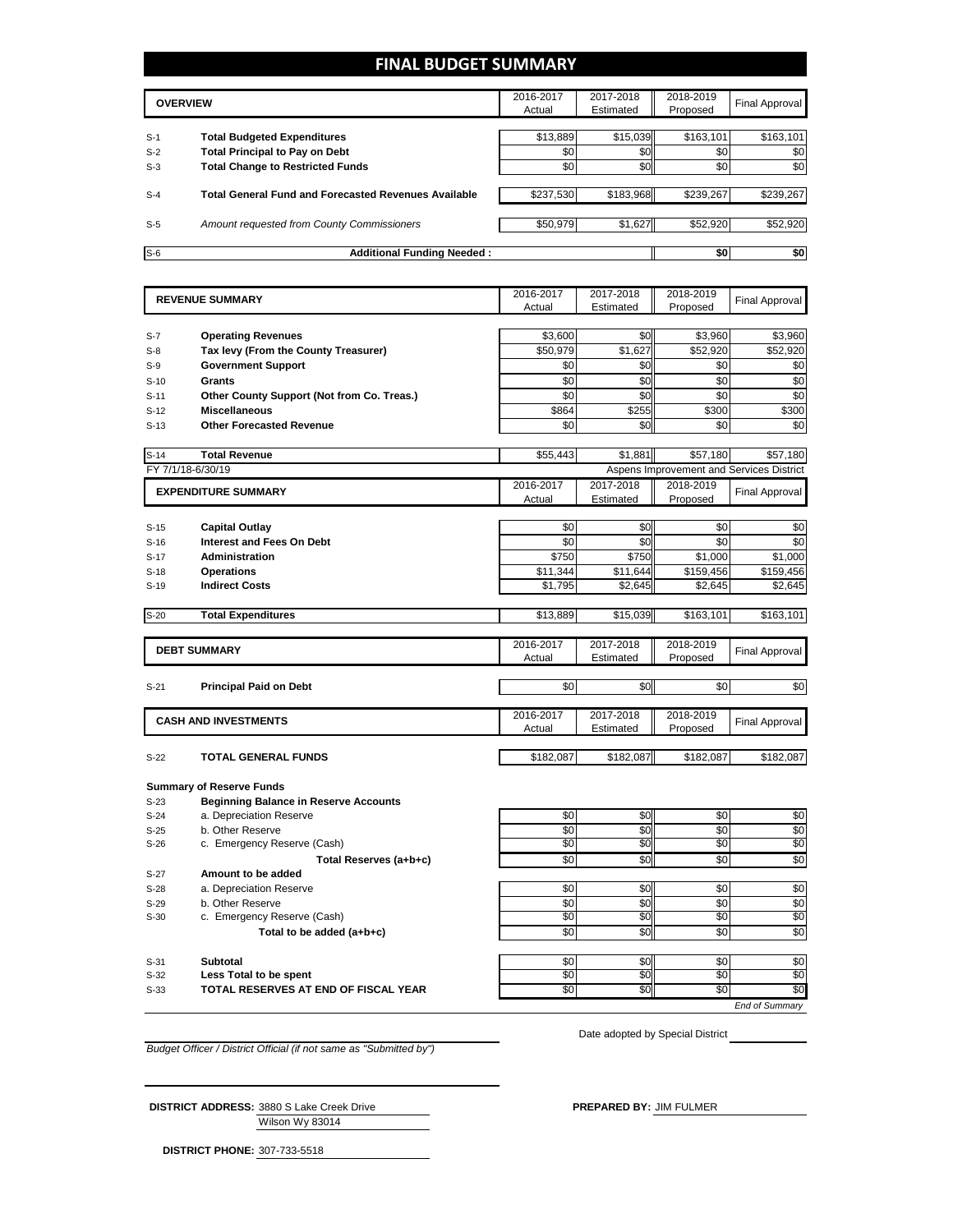1/29/18 *Form approved by Wyoming Department of Audit, Public Funds Division Prepared in compliance with the Uniform Municipal Fiscal Procedures Act (W.S. 16-4-101 through 124) as it applies.*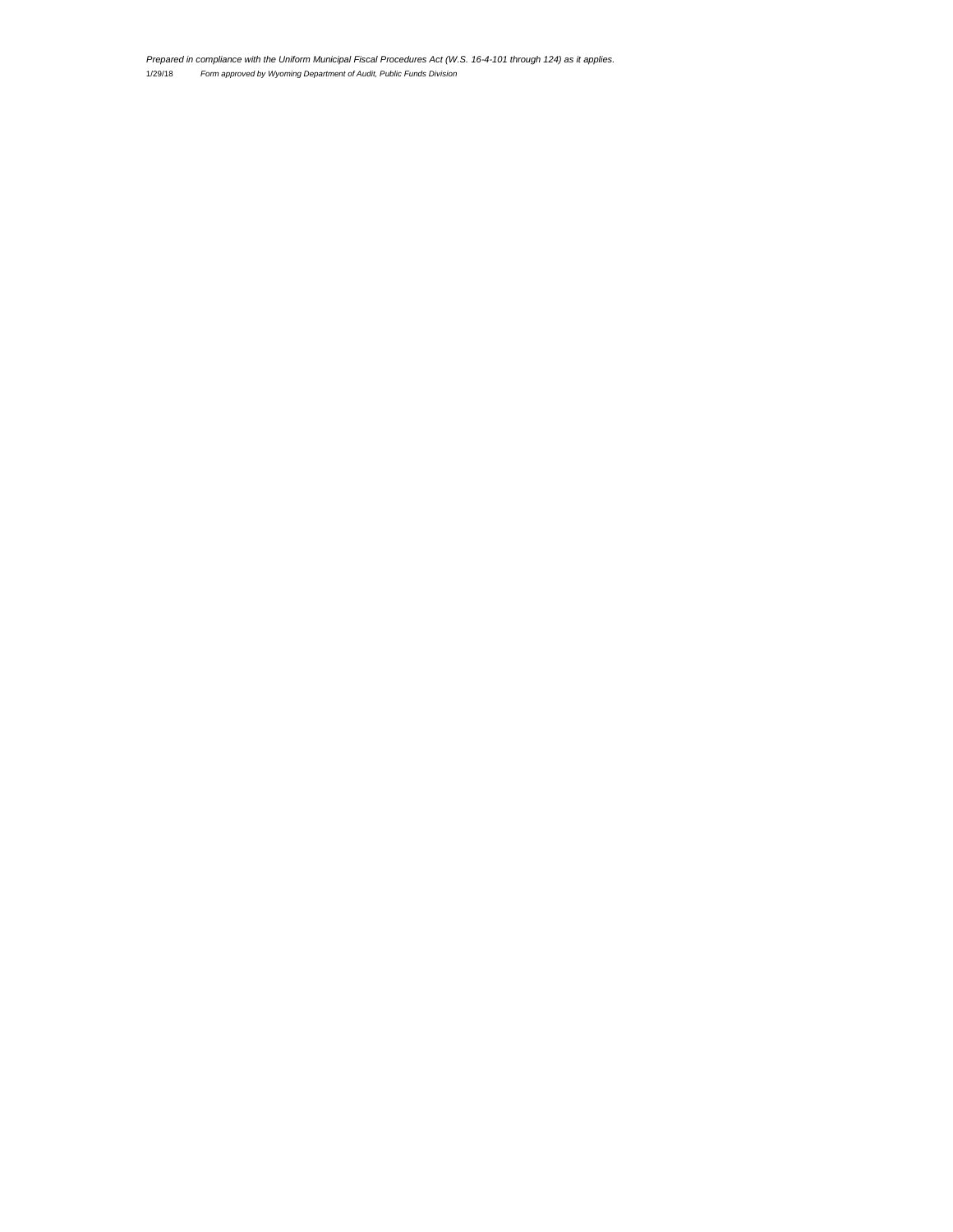# **Final Budget**

Aspens Improvement and Services District

**NAME OF DISTRICT/BOARD**

**FYE** 6/30/2019

**PROPERTY TAXES AND ASSESSMENTS**

|         |                                                | 2016-2017<br>Actual | 2017-2018<br>Estimated | 2018-2019<br>Proposed | Final Approval |
|---------|------------------------------------------------|---------------------|------------------------|-----------------------|----------------|
| $R-1$   | <b>Property Taxes and Assessments Received</b> |                     |                        |                       |                |
| $R-1.1$ | Tax Levy (From the County Treasurer)           | \$50,979            | \$1.627                | \$52,920              | \$52,920       |
| $R-1.2$ | <b>Other County Support</b>                    |                     |                        |                       |                |
|         |                                                |                     |                        |                       |                |
|         | <b>FORECASTED REVENUE</b>                      |                     |                        |                       |                |
|         |                                                |                     |                        |                       |                |

|           |                                 |                                              | 2016-2017<br>Actual | 2017-2018<br>Estimated | 2018-2019<br>Proposed | <b>Final Approval</b> |
|-----------|---------------------------------|----------------------------------------------|---------------------|------------------------|-----------------------|-----------------------|
| $R-2$     |                                 | <b>Revenues from Other Governments</b>       |                     |                        |                       |                       |
| $R - 2.1$ |                                 | State Aid                                    |                     |                        |                       |                       |
| $R-2.2$   |                                 | Additional County Aid (non-treasurer)        |                     |                        |                       |                       |
| $R-2.3$   |                                 | City (or Town) Aid                           |                     |                        |                       |                       |
| $R - 2.4$ |                                 | Other (Specify)                              |                     |                        |                       |                       |
| $R - 2.5$ |                                 | <b>Total Government Support</b>              | \$0                 | \$0                    | 30                    | $\overline{60}$       |
| $R-3$     | <b>Operating Revenues</b>       |                                              |                     |                        |                       |                       |
| $R - 3.1$ |                                 | <b>Customer Charges</b>                      | \$3,600             |                        | \$3,960               | \$3,960               |
| $R-3.2$   |                                 | Sales of Goods or Services                   |                     |                        |                       |                       |
| $R - 3.3$ |                                 | <b>Other Assessments</b>                     |                     |                        |                       |                       |
| $R - 3.4$ |                                 | <b>Total Operating Revenues</b>              | \$3,600             | \$0                    | \$3,960               | \$3,960               |
| $R - 4$   | <b>Grants</b>                   |                                              |                     |                        |                       |                       |
| $R - 4.1$ |                                 | <b>Direct Federal Grants</b>                 |                     |                        |                       |                       |
| $R - 4.2$ |                                 | <b>Federal Grants thru State Agencies</b>    |                     |                        |                       |                       |
| $R-4.3$   |                                 | <b>Grants from State Agencies</b>            |                     |                        |                       |                       |
| $R - 4.4$ |                                 | <b>Total Grants</b>                          | \$0                 | \$0                    | \$0                   | \$0                   |
| $R-5$     | <b>Miscellaneous Revenue</b>    |                                              |                     |                        |                       |                       |
| $R - 5.1$ |                                 | Interest                                     | \$864               | \$255                  | \$300                 | \$300                 |
| $R - 5.2$ |                                 | Other: Specify                               |                     |                        |                       |                       |
| $R-5.3$   |                                 | Other: Additional                            |                     |                        |                       |                       |
| $R - 5.4$ |                                 | <b>Total Miscellaneous</b>                   | \$864               | \$255                  | \$300                 | \$300                 |
| $R - 5.5$ | <b>Total Forecasted Revenue</b> |                                              | \$4,464             | \$255                  | \$4,260               | \$4,260               |
| $R-6$     | <b>Other Forecasted Revenue</b> |                                              |                     |                        |                       |                       |
| $R-6.1$   |                                 | a. Other past due-as estimated by Co. Treas. |                     |                        |                       |                       |
| $R-6.2$   |                                 | b. Other forecasted revenue (specify):       |                     |                        |                       |                       |
| $R-6.3$   |                                 |                                              |                     |                        |                       |                       |
| $R-6.4$   |                                 |                                              |                     |                        |                       |                       |

R-6.5

R-6.6 **Total Other Forecasted Revenue (a+b)** \$0 \$0 \$0 \$0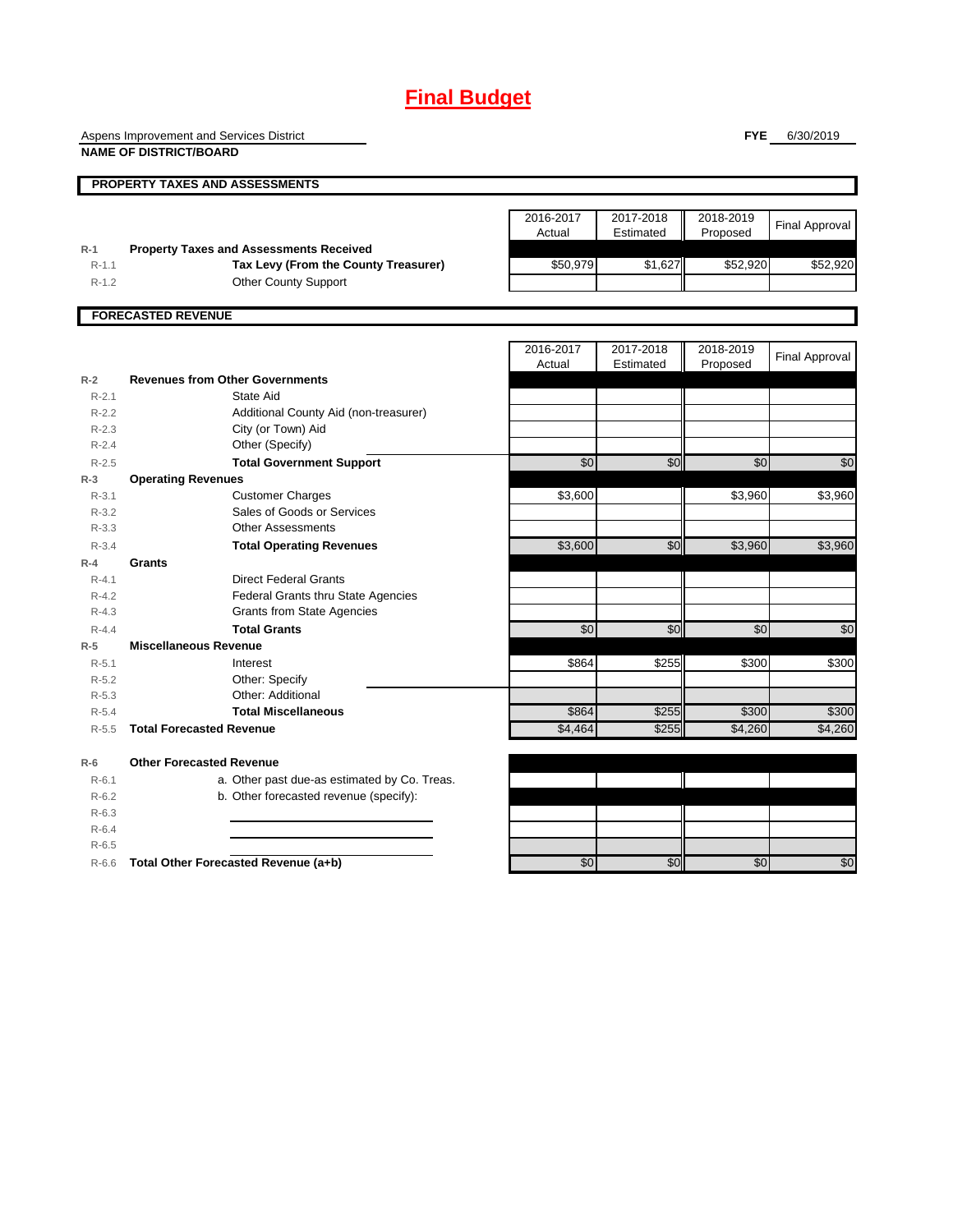### **CAPITAL OUTLAY BUDGET**

| E-1       | <b>Capital Outlay</b> |                         |
|-----------|-----------------------|-------------------------|
| $F-1.1$   |                       | <b>Real Property</b>    |
| $F-1.2$   |                       | Vehicles                |
| $F-1.3$   |                       | <b>Office Equipment</b> |
| $F - 1.4$ |                       | Other (Specify)         |
| $F-1.5$   |                       |                         |
| $F-1.6$   |                       |                         |
| $F-1.7$   |                       |                         |
| $F-1.8$   | TOTAL CAPITAL OUTLAY  |                         |

|         |                             |                      | 2016-2017 | 2017-2018 | 2018-2019 |                |
|---------|-----------------------------|----------------------|-----------|-----------|-----------|----------------|
|         |                             |                      | Actual    | Estimated | Proposed  | Final Approval |
|         | <b>Capital Outlay</b>       |                      |           |           |           |                |
| $E-1.1$ |                             | <b>Real Property</b> |           |           |           |                |
| $E-1.2$ |                             | Vehicles             |           |           |           |                |
| $E-1.3$ |                             | Office Equipment     |           |           |           |                |
| $E-1.4$ |                             | Other (Specify)      |           |           |           |                |
| $E-1.5$ |                             |                      |           |           |           |                |
| $E-1.6$ |                             |                      |           |           |           |                |
| $E-1.7$ |                             |                      |           |           |           |                |
| $E-1.8$ | <b>TOTAL CAPITAL OUTLAY</b> |                      | \$0       | \$0       | \$0       | \$0            |

## **ADMINISTRATION BUDGET**

| $E-2$     | <b>Personnel Services</b>            |                                 |
|-----------|--------------------------------------|---------------------------------|
| $E - 2.1$ |                                      | Administrator                   |
| $E - 2.2$ |                                      | Secretary                       |
| $E - 2.3$ |                                      | Clerical                        |
| $E - 2.4$ |                                      | Other (Specify)                 |
| $E - 2.5$ |                                      |                                 |
| $E - 2.6$ |                                      |                                 |
| $E - 2.7$ |                                      |                                 |
| $E-3$     | <b>Board Expenses</b>                |                                 |
| $E - 3.1$ |                                      | Travel                          |
| $E - 3.2$ |                                      | Mileage                         |
| $E - 3.3$ |                                      | Other (Specify)                 |
| $E - 3.4$ |                                      |                                 |
| $E - 3.5$ |                                      |                                 |
| $E - 3.6$ |                                      |                                 |
| $E-4$     | <b>Contractual Services</b>          |                                 |
| $E - 4.1$ |                                      | Legal                           |
| $E - 4.2$ |                                      | Accounting/Auditing             |
| $E - 4.3$ |                                      | Other (Specify)                 |
| $E-4.4$   |                                      |                                 |
| $E - 4.5$ |                                      |                                 |
| $E - 4.6$ |                                      |                                 |
| E-5       | <b>Other Administrative Expenses</b> |                                 |
| $E - 5.1$ |                                      | <b>Office Supplies</b>          |
| $E - 5.2$ |                                      | Office equipment, rent & repair |
| $E - 5.3$ |                                      | Education                       |
| $E - 5.4$ |                                      | Registrations                   |
| $E - 5.5$ |                                      | Other (Specify)                 |
| $E - 5.6$ |                                      |                                 |
| $E - 5.7$ |                                      |                                 |
| $E - 5.8$ |                                      |                                 |
| E-6       | <b>TOTAL ADMINISTRATION</b>          |                                 |

|                         |                                      |                                 | 2016-2017<br>Actual |       | 2017-2018<br>Estimated | 2018-2019<br>Proposed | <b>Final Approval</b> |
|-------------------------|--------------------------------------|---------------------------------|---------------------|-------|------------------------|-----------------------|-----------------------|
| 2                       | <b>Personnel Services</b>            |                                 |                     |       |                        |                       |                       |
| $E - 2.1$               |                                      | Administrator                   |                     |       |                        |                       |                       |
| $E - 2.2$               |                                      | Secretary                       |                     |       |                        |                       |                       |
| $E - 2.3$               |                                      | Clerical                        |                     |       |                        |                       |                       |
| $E - 2.4$               |                                      | Other (Specify)                 |                     |       |                        |                       |                       |
| $E-2.5$                 |                                      |                                 |                     |       |                        |                       |                       |
| $E - 2.6$               |                                      |                                 |                     |       |                        |                       |                       |
| $E-2.7$                 |                                      |                                 |                     |       |                        |                       |                       |
| š                       | <b>Board Expenses</b>                |                                 |                     |       |                        |                       |                       |
| $E - 3.1$               |                                      | Travel                          |                     |       |                        |                       |                       |
| $E - 3.2$               |                                      | Mileage                         |                     |       |                        |                       |                       |
| $E - 3.3$               |                                      | Other (Specify)                 |                     |       |                        |                       |                       |
| $E - 3.4$               |                                      |                                 |                     |       |                        |                       |                       |
| $E - 3.5$               |                                      |                                 |                     |       |                        |                       |                       |
| $E - 3.6$               |                                      |                                 |                     |       |                        |                       |                       |
| ļ.                      | <b>Contractual Services</b>          |                                 |                     |       |                        |                       |                       |
| $E - 4.1$               |                                      | Legal                           |                     | \$250 | \$250                  | \$250                 | \$250                 |
| $E - 4.2$               |                                      | Accounting/Auditing             |                     | \$250 | \$250                  | \$250                 | \$250                 |
| $E - 4.3$               |                                      | Other (Specify)                 |                     |       |                        |                       |                       |
| $E - 4.4$               |                                      |                                 |                     |       |                        |                       |                       |
| $E-4.5$                 |                                      |                                 |                     |       |                        |                       |                       |
| $E - 4.6$               |                                      |                                 |                     |       |                        |                       |                       |
| $\overline{\mathbf{5}}$ | <b>Other Administrative Expenses</b> |                                 |                     |       |                        |                       |                       |
| $E - 5.1$               |                                      | <b>Office Supplies</b>          |                     | \$250 | \$250                  | \$500                 | \$500                 |
| $E - 5.2$               |                                      | Office equipment, rent & repair |                     |       |                        |                       |                       |
| $E-5.3$                 |                                      | Education                       |                     |       |                        |                       |                       |
| $E - 5.4$               |                                      | Registrations                   |                     |       |                        |                       |                       |
| $E - 5.5$               |                                      | Other (Specify)                 |                     |       |                        |                       |                       |
| $E - 5.6$               |                                      |                                 |                     |       |                        |                       |                       |
| $E - 5.7$               |                                      |                                 |                     |       |                        |                       |                       |
| $E - 5.8$               |                                      |                                 |                     |       |                        |                       |                       |
| ś                       | <b>TOTAL ADMINISTRATION</b>          |                                 |                     | \$750 | \$750                  | \$1,000               | \$1,000               |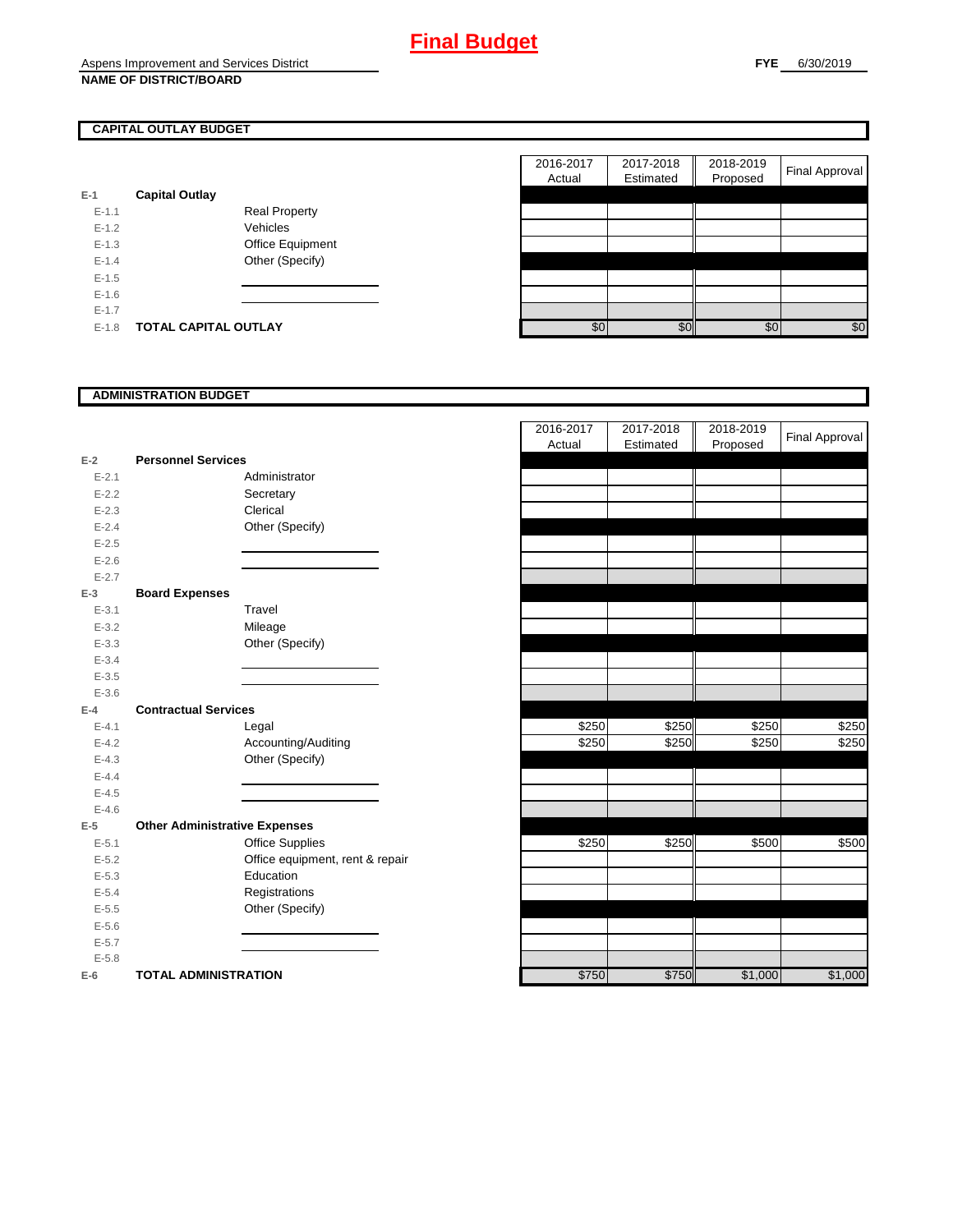#### **OPERATIONS BUDGET**

| E-7        | <b>Personnel Services</b>              |  |
|------------|----------------------------------------|--|
| $E - 7.1$  | Wages--Operations                      |  |
| $E - 7.2$  | <b>Service Contracts</b>               |  |
| $E - 7.3$  | Other (Specify)                        |  |
| $E - 7.4$  |                                        |  |
| $E - 7.5$  |                                        |  |
| $E - 7.6$  |                                        |  |
| $E-8$      | <b>Travel</b>                          |  |
| $E-8.1$    | Mileage                                |  |
| $E - 8.2$  | Other (Specify)                        |  |
| $E - 8.3$  |                                        |  |
| $E - 8.4$  |                                        |  |
| $E - 8.5$  |                                        |  |
| $E-9$      | <b>Operating supplies (List)</b>       |  |
| $E-9.1$    |                                        |  |
| $E-9.2$    |                                        |  |
| $E-9.3$    |                                        |  |
| $E - 9.4$  |                                        |  |
| $E - 9.5$  |                                        |  |
| $E-10$     | <b>Program Services (List)</b>         |  |
| $E-10.1$   |                                        |  |
| $E-10.2$   |                                        |  |
| $E-10.3$   |                                        |  |
| $E - 10.4$ |                                        |  |
| $E-10.5$   |                                        |  |
| $E-11$     | <b>Contractual Arrangements (List)</b> |  |
| $E - 11.1$ |                                        |  |
| $E-11.2$   |                                        |  |
| $E-11.3$   |                                        |  |
| $E-11.4$   |                                        |  |
| $E-11.5$   |                                        |  |
| $E-12$     | <b>Other operations (Specify)</b>      |  |
| $E-12.1$   | road and sign                          |  |
| $E-12.2$   | bridge                                 |  |
| $E-12.3$   | Miscellaneous                          |  |
| $E-12.4$   |                                        |  |
| $E-12.5$   |                                        |  |
|            |                                        |  |

|           |                                        | 2016-2017 | 2017-2018 | 2018-2019 | <b>Final Approval</b> |
|-----------|----------------------------------------|-----------|-----------|-----------|-----------------------|
|           |                                        | Actual    | Estimated | Proposed  |                       |
| $E-7$     | <b>Personnel Services</b>              |           |           |           |                       |
| $E - 7.1$ | Wages--Operations                      |           |           |           |                       |
| $E - 7.2$ | Service Contracts                      | \$5,844   | \$6,144   | \$6,456   | \$6,456               |
| $E - 7.3$ | Other (Specify)                        |           |           |           |                       |
| $E - 7.4$ |                                        |           |           |           |                       |
| $E - 7.5$ |                                        |           |           |           |                       |
| $E - 7.6$ |                                        |           |           |           |                       |
| $E-8$     | <b>Travel</b>                          |           |           |           |                       |
| $E - 8.1$ | Mileage                                |           |           |           |                       |
| $E-8.2$   | Other (Specify)                        |           |           |           |                       |
| $E - 8.3$ |                                        |           |           |           |                       |
| $E - 8.4$ |                                        |           |           |           |                       |
| $E - 8.5$ |                                        |           |           |           |                       |
| $E-9$     | <b>Operating supplies (List)</b>       |           |           |           |                       |
| $E-9.1$   |                                        |           |           |           |                       |
| $E-9.2$   |                                        |           |           |           |                       |
| $E-9.3$   |                                        |           |           |           |                       |
| $E-9.4$   |                                        |           |           |           |                       |
| $E-9.5$   |                                        |           |           |           |                       |
| $E-10$    | <b>Program Services (List)</b>         |           |           |           |                       |
| $E-10.1$  |                                        |           |           |           |                       |
| $E-10.2$  |                                        |           |           |           |                       |
| $E-10.3$  |                                        |           |           |           |                       |
| $E-10.4$  |                                        |           |           |           |                       |
| $E-10.5$  |                                        |           |           |           |                       |
| $E-11$    | <b>Contractual Arrangements (List)</b> |           |           |           |                       |
| $E-11.1$  |                                        |           |           |           |                       |
| $E-11.2$  |                                        |           |           |           |                       |
| $E-11.3$  |                                        |           |           |           |                       |
| $E-11.4$  |                                        |           |           |           |                       |
| $E-11.5$  |                                        |           |           |           |                       |
| $E-12$    | <b>Other operations (Specify)</b>      |           |           |           |                       |
| $E-12.1$  | road and sign                          | \$0       | \$0       | \$145,000 | \$145,000             |
| $E-12.2$  | bridge                                 | \$5,000   | \$5,000   | \$7,500   | \$7,500               |
| $E-12.3$  | Miscellaneous                          | \$500     | \$500     | \$500     | \$500                 |
| $E-12.4$  |                                        |           |           |           |                       |
| $E-12.5$  |                                        |           |           |           |                       |
| $E-13$    | <b>TOTAL OPERATIONS</b>                | \$11,344  | \$11,644  | \$159,456 | \$159,456             |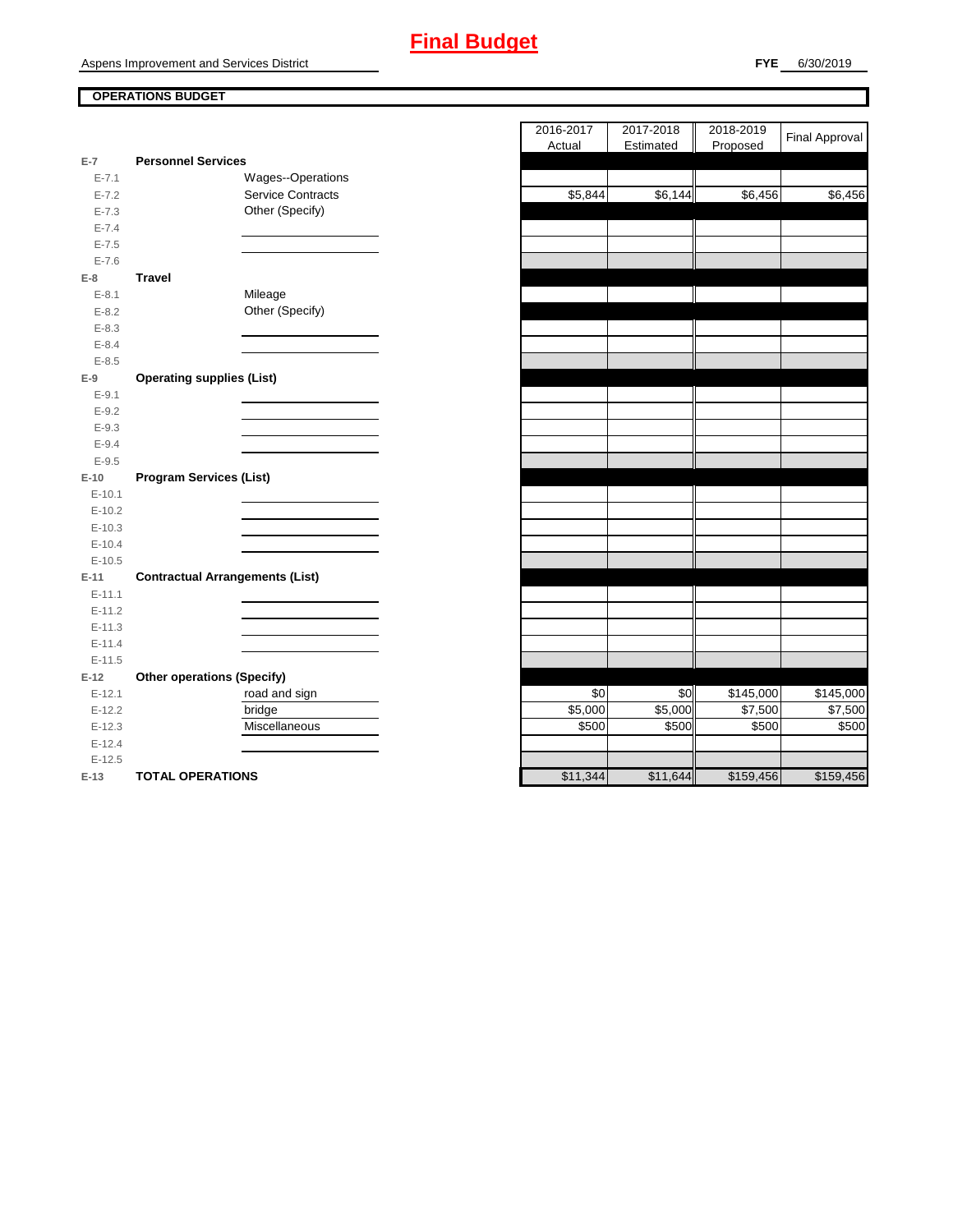# **Final Budget**

Aspens Improvement and Services District

**FYE** 6/30/2019

#### **INDIRECT COSTS BUDGET**

| F-14     | <b>Insurance</b>             |
|----------|------------------------------|
| $F-14.1$ | Liability                    |
| $E-14.2$ | Buildings and vehicles       |
| $F-14.3$ | Equipment                    |
| $F-14.4$ | Other (Specify)              |
| $F-14.5$ |                              |
| $F-14.6$ |                              |
| $F-14.7$ |                              |
| $E-15$   | Indirect payroll costs:      |
| $E-15.1$ | FICA (Social Security) taxes |
| $F-15.2$ | <b>Workers Compensation</b>  |
| $E-15.3$ | Unemployment Taxes           |
| $E-15.4$ | Retirement                   |
| $E-15.5$ | Health Insurance             |
| $E-15.6$ | Other (Specify)              |
| $F-15.7$ |                              |
| $E-15.8$ |                              |
| $E-15.9$ |                              |
| $E-16$   | <b>Depreciation Expenses</b> |
| F-17     | <b>TOTAL INDIRECT COSTS</b>  |

|          |                              |                              | 2016-2017 | 2017-2018 | 2018-2019 |                |
|----------|------------------------------|------------------------------|-----------|-----------|-----------|----------------|
|          |                              |                              | Actual    | Estimated | Proposed  | Final Approval |
| $E-14$   | <b>Insurance</b>             |                              |           |           |           |                |
| $E-14.1$ |                              | Liability                    | \$1,795   | \$2,645   | \$2,645   | \$2,645        |
| $E-14.2$ |                              | Buildings and vehicles       |           |           |           |                |
| $E-14.3$ |                              | Equipment                    |           |           |           |                |
| $E-14.4$ |                              | Other (Specify)              |           |           |           |                |
| $E-14.5$ |                              |                              |           |           |           |                |
| $E-14.6$ |                              |                              |           |           |           |                |
| $E-14.7$ |                              |                              |           |           |           |                |
| $E-15$   | Indirect payroll costs:      |                              |           |           |           |                |
| $E-15.1$ |                              | FICA (Social Security) taxes |           |           |           |                |
| $E-15.2$ |                              | <b>Workers Compensation</b>  |           |           |           |                |
| $E-15.3$ |                              | <b>Unemployment Taxes</b>    |           |           |           |                |
| $E-15.4$ |                              | Retirement                   |           |           |           |                |
| $E-15.5$ |                              | Health Insurance             |           |           |           |                |
| $E-15.6$ |                              | Other (Specify)              |           |           |           |                |
| $E-15.7$ |                              |                              |           |           |           |                |
| $E-15.8$ |                              |                              |           |           |           |                |
| $E-15.9$ |                              |                              |           |           |           |                |
| $E-16$   | <b>Depreciation Expenses</b> |                              |           |           |           |                |
| $E-17$   | <b>TOTAL INDIRECT COSTS</b>  |                              | \$1,795   | \$2,645   | \$2,645   | \$2,645        |
|          |                              |                              |           |           |           |                |

# **DEBT SERVICE BUDGET**

|         |                           | 2016-2017 | 2017-2018 | 2018-2019 |                |
|---------|---------------------------|-----------|-----------|-----------|----------------|
|         |                           | Actual    | Estimated | Proposed  | Final Approval |
| $D-1$   | <b>Debt Service</b>       |           |           |           |                |
| $D-1.1$ | Principal                 |           |           |           |                |
| $D-1.2$ | Interest                  |           |           |           |                |
| $D-1.3$ | Fees                      |           |           |           |                |
| $D-2$   | <b>TOTAL DEBT SERVICE</b> | \$0       | \$0       | \$0       | \$0            |